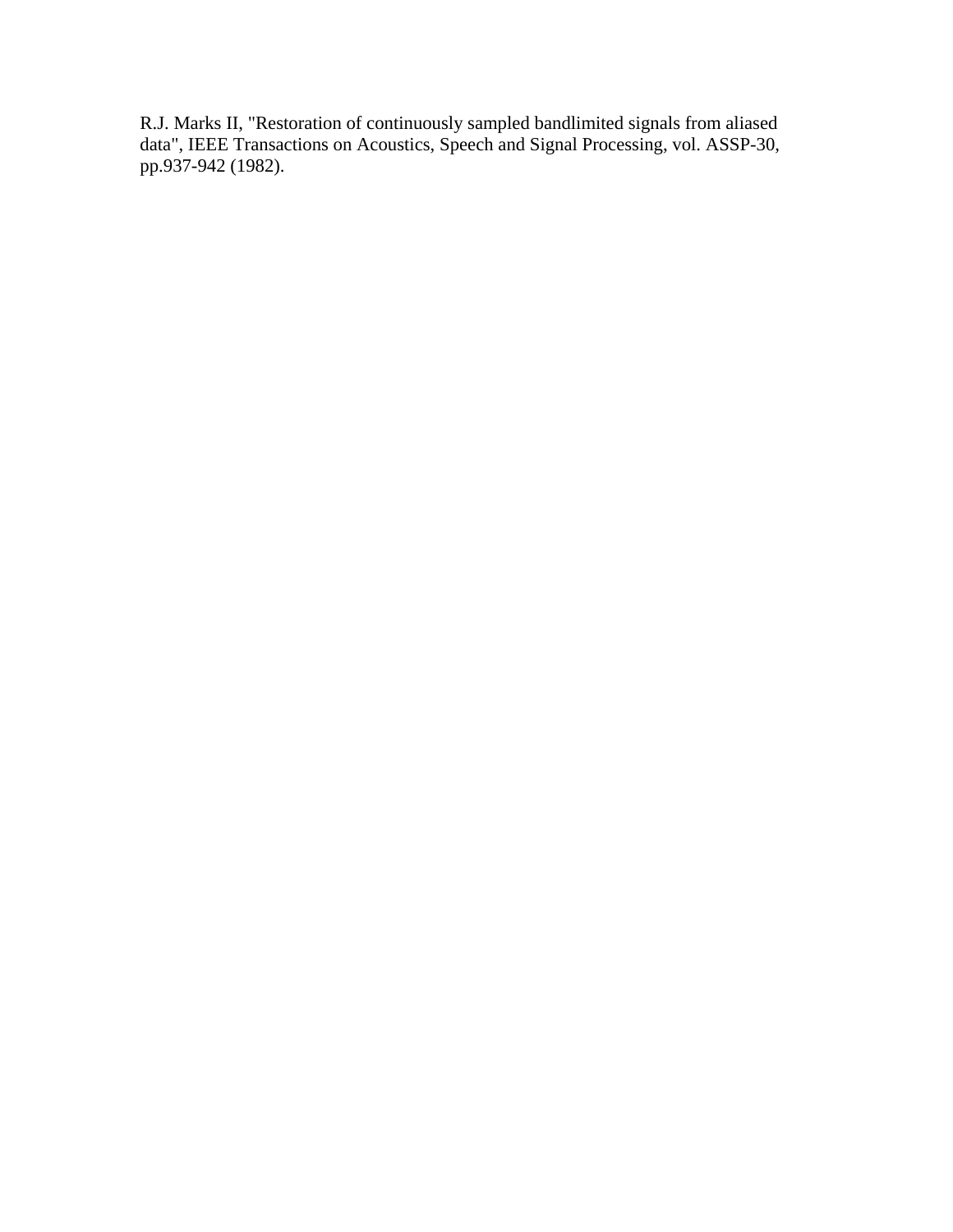#### **REFERENCES**

- J. F. Kaiser, "Some practical considerations in the realization of linear digital filters," presented at *the* 3rd Allerton Conf., 1965.
- *S.* L. Freeny, "Special-purpose hardware for digital filtering," *Proc. IEEE*, Apr. 1975.
- L. B. Jackson, A. *G.* Lindgren, and Y. Kim. "Optimal synthesis of second-order state space structure for digital filters," IEEE *Trans. Circuits Syst.,* Mar. 197.9.
- [4] J. D. Markel and A. H. Gary, Jr., "Fixed point implementation algorithms for a class of orthogonal polynomial filter structures,' IEEE *Trans. Acoust., Speech, Signal Processing,* pp. 486-494, 1975.
- [5] S. Y. Hwang, "Realization of canonical digital networks," IEEE *Trans. Acoust., Speech, Signal Processing,* pp. 27-39, Feb. 1974.
- R. E. Crochiere, "Digital ladder structures and coefficient sensitivity,"IEEE *Trans. Audio Electroacoust.,* vol. AU-20, pp. 240- 246,1972.
- 17 1 A. Fettweis, "Pseudopassivity, sensitivity, and stability of wave digital filters," IEEE *Trans: Circuit Theory,* vol. CT-19, pp. 668- 673,1972.
- J. B. Knowles and E. M. Olcayto, "Coefficient accuracy and digital filter response," IEEE *Trans. Circuit Theory,* vol. CT-15, Mar. 1968.
- [91 C. M. Rader and **B.** Gold, "Effects of parameter quantization on the poles of a digital filter," *Proc. IEEE*, vol. 55, pp. 688-689, May 1967.
- [10] H.-H. Chi and C. T. Chen, "Sensitivity studies of analog computer simulations," presented at the 7th Annu. Allerton Conf. on Circuits Syst., 1969.
- IEEE Trans. Automat. Contr., vol. AC-13, June 1968. [11] P. Mantey, "Eigenvalue sensitivity and state variable selection,"
- L. R. Rabiner and B. Gold, *Theory and Application of Digital Signal Processing.* Englewood Cliffs, NJ: Prentice-Hall, 1975.
- A. **V.** Oppenhelm and R. **W.** Schafer, *Digital Signal Processing.*  Englewood Cliffs, NJ: Prentice-Hall, 1975.
- C. T. Chen, *One Dimensional Digital Signal Processing,* New York: Marcel Dekker, 1979.

[ 151 E. J. Beltrami, *An Algorithmic Approach to Nonlinear Analysis and Optimization.* New York: Academic, 1970.



Pei-Hwa Lo was born in Taipei, Taiwan, on May 18, 1953. He received the B.S. degree from the National Chao-Tung University, ShinChu, Taiwan, in 1976, and the M.S.E.E. and Ph.D. degrees in electrical engineering from the State University of New York at Stony Brook in 1979 and 1981, respectively.

He is presently with the Electronic Systems Laboratory, Tektronix Laboratories, TektroniX, Inc. His current research interests are in the areas of digital signal piocessing and digital signal equalization.

Dr. Lo is a member of Eta Kappu Nu.

Yh-Chyun Jenq (S'74-M'77) was born in Taipei, Taiwan, on October 26, 1949. He received the B.S.E. degree from the National Taiwan University, Taipei, Taiwan, in 1971, and the M.S.E., M.A., and Ph.D. degrees in electrical engineering from Princeton University, Princeton, NJ, in 1974, 1975, and 1976, respectively.

He worked for COMSAT Laboratories, Clarksburg, MD, in the summer of 1974 and the Datalog Division of Lifton Industry, Mel-

ville, NY, in the summer of 1979. From 1976 to 198bhe **was** Assistant Professor of Electrical Engineering at the State University of New York, Stony Brook. Since June 1980 he has been with Bell Laboratories, HolmdeI, NJ. His current research interests are in the areas of data and computer communications, queueing analysis, and digital signal processing.

Dr. Jenq is a member of Eta Kappa Nu and Sigma Xi.

## Restoration of Continuously Sampled Band-Limited Signals from Aliased Data

ROBERT J. MARKS, II, MEMBER, IEEE

*Abstract-A* continuously sampled signal is obtained by periodically placing a signal to zero. **A** straightforward closed form method is presented for restoration **of** continuously sampled bandlimited signalseven when the data is aliased. The sampled signal is simply multiplied by a periodic function specified **by** the duty cycle of the degradation and the severity of aliasing. This product is then placed through a filter with bandwidth equal to that of the signal. The filter acts as an interpolator and the **orjginal sjsnal** is restored.

## INTRODUCTION

THE restoration problem under consideration is as follows:<br>A bandlimited signal is periodically set to zero. Given<br>the signal's bandwidth we wish to reconstruct the original **HE** restoration problem under consideration is as follows: the signal's bandwidth, 'we wish to reconstruct the original

versity of Washington, Seattle, WA 98195. *M/T* exceeds or equals the Nyquist rate [3] *-[5].* 

signal even when the data are aliased. Such analysis, for example, is useful for the restoration of spatially multiplexed images stored on a continuous medium.

On the surface we are seemingly confronted with a paradox. On one hand, aliased data are commonly assumed to be degraded beyond recovery. On the other hand, knowledge of a band-limited signal over any arbitrarily small interval is sufficient to specify the signal everywhere. This follows from well known analyticity arguments [1] -[3]. We will demonstrate that the former assumption is incorrect for the problem at hand. Indeed, a number of well known techniques can be applied to this problem.

One technique involves taking a sample of the sampled Manuscript received January 29, 1982; revised April 28, 1982.<br>The author is with the Department of Electrical Engineering, Uniting the sample period, then the image can be recovered in If  $T$  is the sample period, then the image can be recovered in

*0096-3518/82/1200-0937\$00.75 0 <sup>1982</sup>IEEE*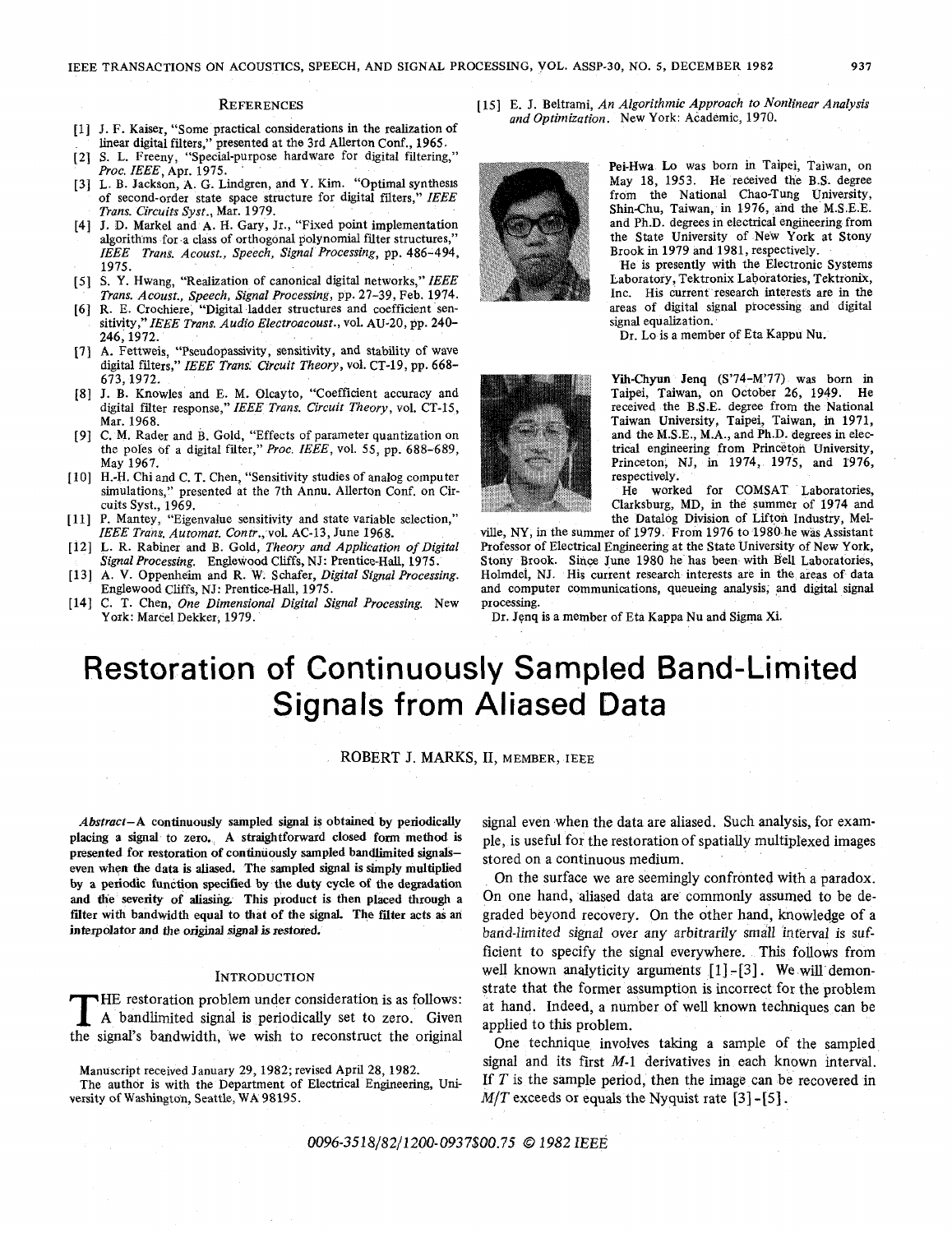**A** second solution involves application of a sampling theorem using interlaced samples [3] , [5] *-[6]* or, more generally, from irregularly spaced sample points  $[3]$ ,  $[5]$ - $[10]$ . As long as there exists at least one sample per Nyquist interval, the signal can be recovered. Clearly, we simply need to sample the object at a sufficiently dense rate over those intervals where the signal is known.

The above restoration schemes require discrete sampling of the degraded signal. Known data are not used. One analog restoration technique requires cumbersome evaluation of an integral equation directly analogous to Slepian and Pollak's classical analysis [l] - [3]. An alternate analog technique is a straightforward modification of Gerchberg's iterative algorithm  $[3]$ ,  $[11]$ - $[15]$  which can be placed in closed form [15]-[18].

Continuously sampled signals can also be restored to an approximation by using linear or logarithmic filtering [19] . Indeed, if the sampling rate is sufficiently fast, the data can be unaliased and exact deterministic interpolation is possible in the spirit of the conventional sampling theorem [5]. Rader [20] has presented a restoration technique for undersampled periodic functions.

In this paper, we present an algorithm for restoring continuously sampled band-limited signals from aliased data. The continuously sampled. signal is multiplied by a periodic function specified,'by the severity of aliasing and the periodic degradation's duty cycle. This product is low pass filtered. The result in the absence of noise is the original signal.

### PRELIMINARIES

Consider a finite energy band-limited signal  $f(x)$  with bandwidth *2W.* That is

$$
f(x) = \int_{-W}^{W} F(u) \exp (j2\pi ux) \, du
$$

where

$$
F(u) = \int_{-\infty}^{\infty} f(x) \exp(-j2\pi ux) dx.
$$

Define the periodic pulse train with unit period by  

$$
r_{\alpha}(x) = \sum_{n=-\infty}^{\infty} \text{rect}\left(\frac{x-n}{\alpha}\right)
$$

where

rect 
$$
(\xi)
$$
 =  $\begin{cases} 1; & |\xi| \le \frac{1}{2} \\ 0; & |\xi| > \frac{1}{2} \end{cases}$ 

and

 $\alpha$  < 1

is the pulse train's duty cycle. The continuously sampled band-limited image is defined by

$$
g(x) = f(x) r_{\alpha}(x/T) \tag{2}
$$

where *T* is the pulse train's period. The interpolatory restoration problem is to determine  $f(x)$  from knowledge of  $g(x)$ ,  $r_{\alpha}(x/T)$  and 2*W*.



Fig. 1. Illustration of the degradation of  $f(x)$  to  $g(x)$  (a) in x; (b) in the frequency domain.

The degradation process described by (2) is illustrated by the top three functions in Fig. 1. The corresponding operation in the frequency domain, shown in the bottom three functions in Fig. 1, is

$$
G(u) = F(u) * TR_{\alpha}(Tu)
$$
 (3)

where the upper case letters denote the Fourier transforms of the corresponding functions in (2) and the asterisk denotes convolution. Expanding (1) in a Fourier series followed by transformation gives

$$
TR_{\alpha}(Tu) = \sum_{n=-\infty}^{\infty} c_n \delta\left(u - \frac{n}{T}\right)
$$

where

$$
c_n = \alpha \text{ sinc } \alpha n = c_{-n}
$$

and sinc  $\xi = \sin(\pi \xi)/(\pi \xi)$ . Thus (3) can be written as

$$
G(u) = \sum_{n=-\infty}^{\infty} c_n F\left(u - \frac{n}{T}\right).
$$

Clearly, if the sampling rate  $1/T$  exceeds  $2W$ , the replicated spectra do not overlap and  $F(u)$  can be regained from  $G(u)$ by a simple low pass filter [5]. We are interested in the aliased case. If one spectra overlaps the right half zero-order spectra as in Fig.  $2(a)$ , we have first order aliasing. If two overlap, **as** in Fig. 2(b), we have second order aliasing, etc. In general, the.order of aliasing is

 $M = \langle 2WT \rangle$ 

 $(1)$ where  $\langle x \rangle$  denotes "the greatest integer less than or equal to  $x$ ."

## A RESTORATION TECHNIQUE FOR FIRST ORDER ALIASING

The methodology for restoration is best introduced by the first order aliasing interpolation example illustrated in Fig. 3. We scale  $G(u)$  by  $c_0$  and, as shown, subtract a scaled shifted version of  $G(u)$ . The scaling is chosen so that this difference will totally eliminate the first order spectra initially causing positive frequency aliasing. Thus

$$
F(u) = \frac{1}{c_0^2 - c_1 c_{-1}} \left[ c_0 G(u) - c_1 G\left(u - \frac{1}{T}\right) \right]; \quad 0 \le u \le W.
$$
\n(4)

If  $f(x)$  is real, knowledge of this portion of the spectrum is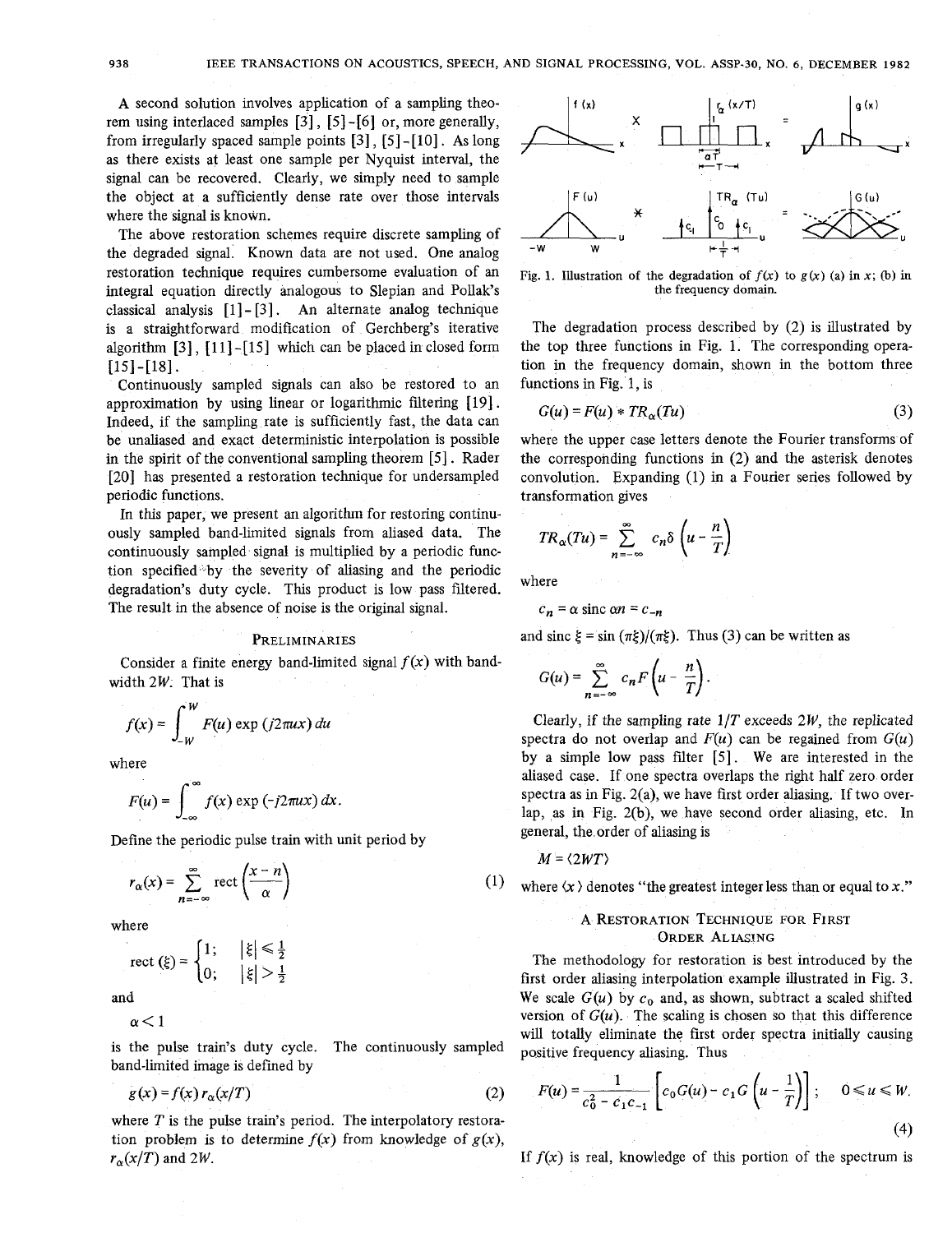

**Fig. 2. Illustration of (a) fist order aliasing;** (b) **second order aliasing.** 



**Fig. 3. Removing the first order spectrum by subtracting** two **weighted and shifted versions of the degraded spectrum.** 

sufficient to restore the signal since the Fourier transform of a real function is Hermitian:

 $F(u) = F^{*}(-u)$ .

We can then show

$$
f(x) = 2 \text{ Re } \int_0^W F(u) \exp (j2\pi ux) \, du
$$

where Re denotes "the real part of." Substituting (4) and "simplifying" gives

$$
f(x) = \frac{2}{c_0^2 - c_1 c_{-1}} \text{Re} [g(x) \{c_0 - c_1 \exp (j2\pi x/T)\}]
$$
  
 \* [W sinc (Wx) exp (j\pi Wx)].

Note that  $g(x)$  is multiplied by a periodic function and filtered. The corresponding restoration algorithm pictured in Fig. 4 follows as

$$
f(x) = \frac{2}{c_0^2 - c_1 c_{-1}} \left[ \left\{ g(x) \left[ c_0 \cos \pi W x - c_1 \cos \pi \left( W - \frac{2}{T} \right) x \right] \right\} * W \text{ sinc } Wx \right] \cos \pi Wx
$$

$$
+ \frac{2}{c_0^2 - c_1 c_{-1}} \left[ \left\{ g(x) \left[ c_0 \sin \pi W x - c_1 \sin \pi \left( W - \frac{2}{T} \right) x \right] \right\} * W \text{ sinc } Wx \right] \sin \pi Wx.
$$





## **A** GENERAL INTERPOLATION TECHNIQUE

For Mth order aliasing, there are *2M* unwanted spectra interfering with the desired zero order spectrum. In this section, we demonstrate a general method for eliminating the unwanted spectra by application of the technique presented in the previous section.

Consider Fig. 5 in which  $2M + 1$  shifted versions of  $G(u)$ are shown, i.e.,

$$
{G(u-m/T)|M=-M,-M+1,\cdots,M}.
$$

The interfering component spectra in each shifted *G* are shown not overlapping for presentation clarity. We now simply need to weight the mth shifted *G* by a coefficient  $b_m$  so that

$$
\sum_{m=-M}^{M} b_m G\left(u - \frac{m}{T}\right) \text{rect}\left(\frac{u}{2W}\right) = F(u). \tag{5}
$$

With attention again to Fig. **5,** this is equivalent to summing the weights of the component spectra in each column to give zero for the interferring spectra and unity for the zero order spectra. That is, find the  $b_m$ 's which satisfy

$$
\sum_{m=-M}^{M} b_m c_{n-m} = \delta_n; |n| \le M \tag{6}
$$

where  $\delta_n$  denotes the Kronecker delta. Viewing this as a matrix operation:

$$
\begin{bmatrix} c_0 & c_{-1} & \cdots & c_{-M} & \cdots & c_{-2M} \\ c_1 & c_0 & \cdots & c_{-M+1} & \cdots & c_{-2M+1} \\ \vdots & \vdots & \vdots & \vdots & \vdots & \vdots \\ c_M & c_{M-1} & \cdots & c_0 & \cdots & c_{-M} \\ \vdots & \vdots & \vdots & \vdots & \vdots \\ c_{2M} & c_{2M-1} & \cdots & c_M & \cdots & c_0 \end{bmatrix} \begin{bmatrix} b_{-M} \\ b_{-M+1} \\ \vdots \\ b_0 \\ \vdots \\ b_M \end{bmatrix} = \begin{bmatrix} 0 \\ 0 \\ \vdots \\ 1 \\ \vdots \\ 0 \end{bmatrix} \qquad (7)
$$

it is clear the  $b_m$ 's can be solved for by solution of a Toeplitz set of equations **[21]** ,

Inverse transforming **(5)** gives the spatial domain restoration formula

$$
f(x) = [g(x) \theta_M(x/T)] * 2W \text{ sinc } 2Wx \tag{8}
$$

where  $\theta_M(x)$  is the trigonometric polynomial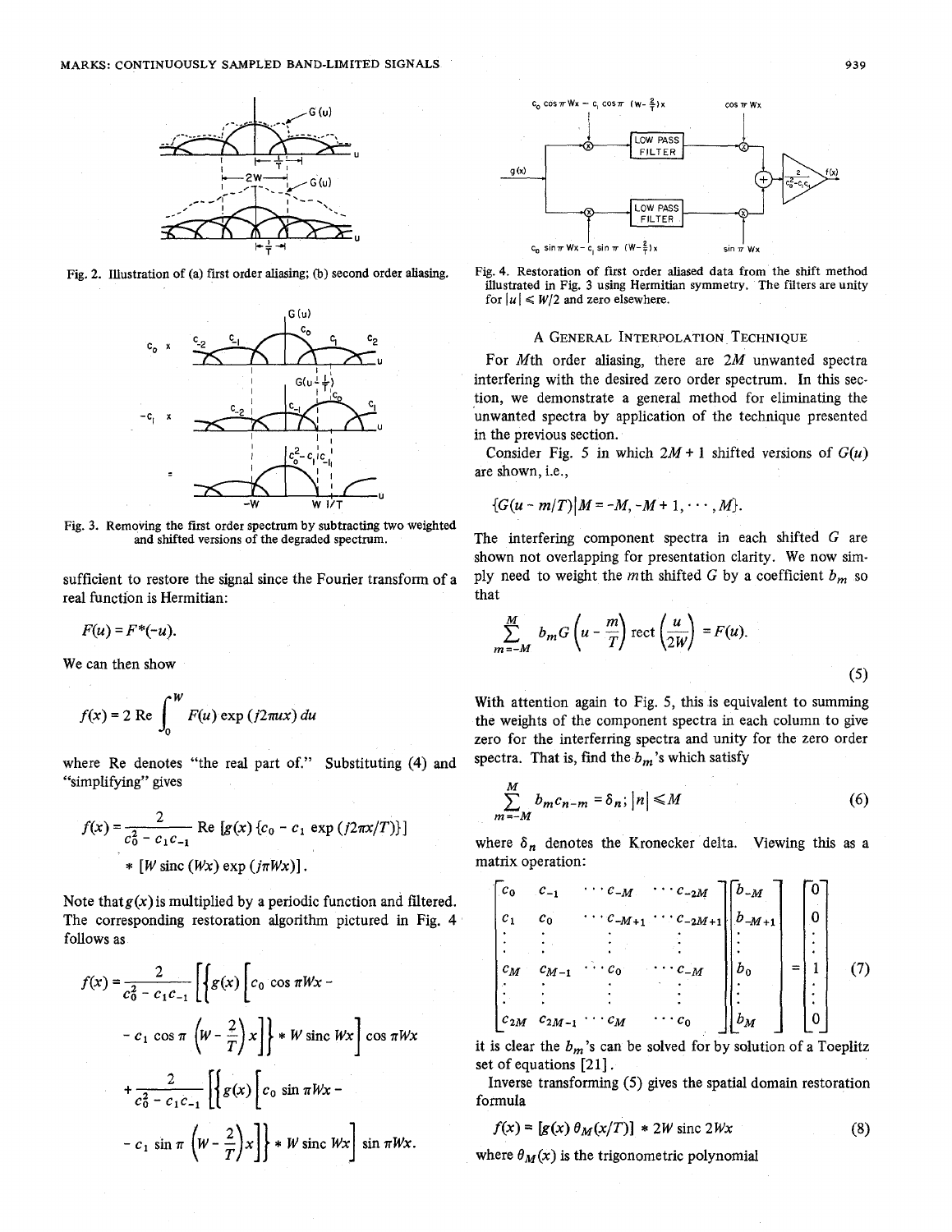

Fig. 5. Illustration of the methodology **of** restoring Mth order aliased data by summing  $2M + 1$  shifted and weighted versions of the degraded spectrum.

$$
\theta_M(x) = \sum_{m=-M}^{M} b_m \exp(-j2\pi mx). \tag{9}
$$

Note, however, that since

 $g(x) = g(x) r<sub>o</sub>(x/T)$ 

we only require knowledge of  $\theta_M$  where  $r_\alpha$  is unity. Thus we define the periodic function

 $\psi_M(x) = \theta_M(x) r_\alpha(x).$  (10)

Expanding in a Fourier series gives

$$
\psi_M(x) = \sum_{n=-\infty}^{\infty} d_n \exp (j2\pi nx).
$$

The coefficients are

$$
d_n = \int_{-1/2}^{1/2} \psi_M(x) \exp(-j2\pi nx) dx
$$
  
= 
$$
\int_{-\alpha/2}^{\alpha/2} \theta_M(x) \exp(-j2\pi nx) dx
$$
  
= 
$$
\alpha \sum_{m=-M}^{M} b_m \operatorname{sinc} \alpha(n-m)
$$

where, in thelast step we have used (9). From *(6),* we conclude

$$
d_n = \begin{cases} \delta_n; & |n| \le M \\ \alpha \sum_{m=-M}^{M} b_m \operatorname{sinc} \alpha(n-m); & |n| > M. \end{cases}
$$

Note that the  $d_n$ 's are also the weights of the remaining spectra after restoration. Plots of  $\psi_M(x)$  for  $\alpha = 0.5$  are shown in  $\frac{g(x)}{F! \sqrt{C}}$ . Plots of  $\psi_2(x)$  for various duty cycles are shown in

Fig. 7.<br>In lieu of (8), the restoration algorithm pictured in Fig. 8

$$
f(x) = [g(x) \psi_M(x/T)] * 2W \text{ sinc } 2Wx.
$$
 (11) 2W.







Fig. 7. Plots of  $\psi_2(x)$  for various  $\alpha$ . The vertical scale is linear for  $|\psi_2| \leq 1$  and is logarithmic otherwise.



In heu or (8), the restoration algorithm pictured in Fig. 6<br>now becomes  $\psi_M(x/T)$ , is parameterized by the degradation duty cycle  $\alpha$ , degradation period *T,* **and** the order of aliasing *M.* The **filter** has bandwidth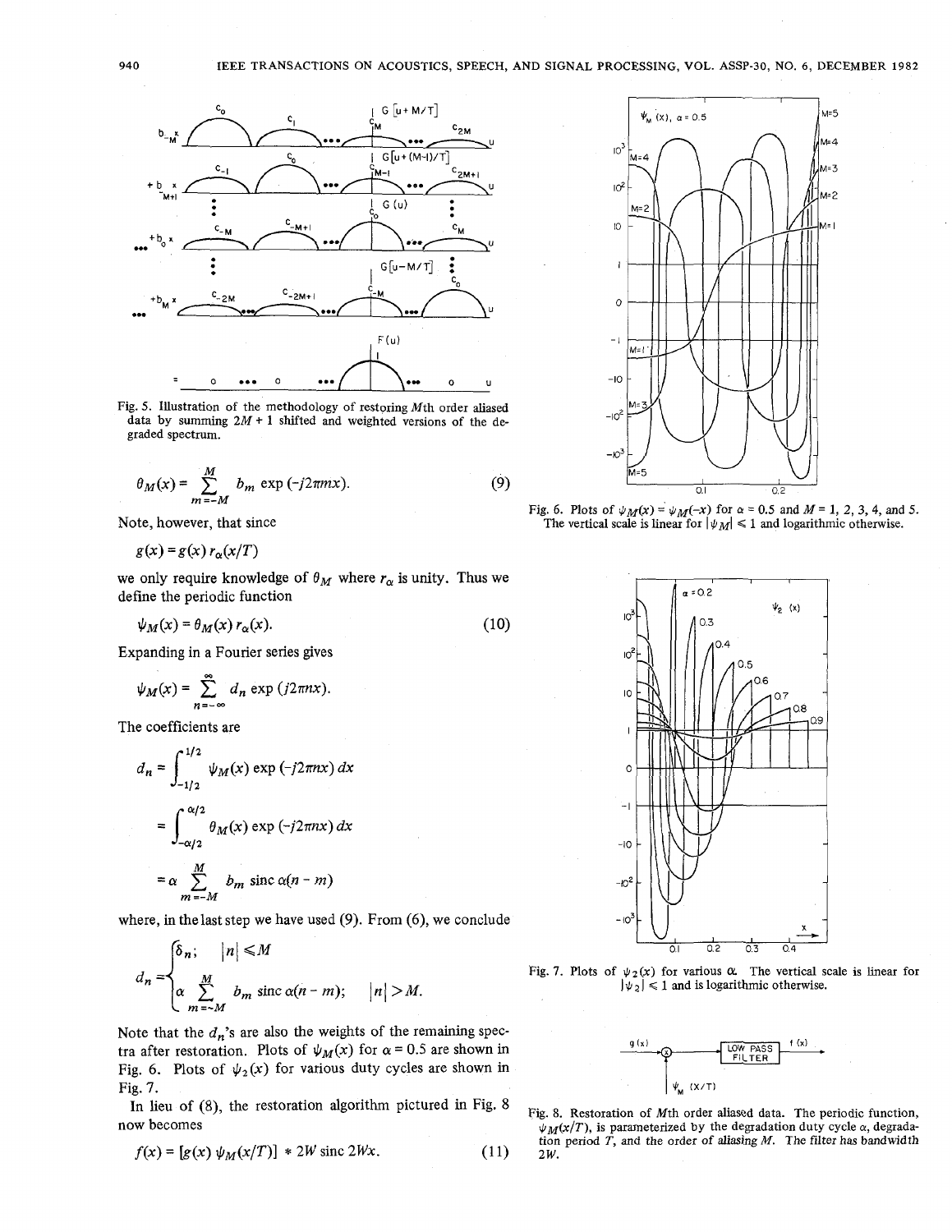#### **NOTES**

1) Taking the limit at  $T \rightarrow \infty$  holding  $\alpha T$  constant gives the classic band-limited signal extrapolation problem [ *13* - *[3]* . This problem is ill posed *[12]* , *[22]* , *[23]* . We thus expect greater and greater noise sensitivity as  $\alpha \rightarrow 0$ .

2) If  $N \ge M$ , then  $\theta_N$  could be used in (8) in lieu of  $\theta_M$ and  $\psi_N$  in lieu of  $\psi_M$  can be used in (11). The restoration algorithm then simply eliminates spectra which do not require elimination. The obvious question of 'the existence of an  $\theta_{\infty}(x)$  or a  $\psi_{\infty}(x)$  for arbitrary aliasing restoration arises. Consider, however, the product in (10) as  $N \rightarrow \infty$ . The Fourier coefficient of  $\psi_{\infty}$  is given by the discrete convolution the Fourier coefficients of  $\theta_{\infty}$  and  $r_{\alpha}$ 

$$
d_n = \sum_{m=-\infty}^{\infty} b_m c_{n-m}.
$$

From (6),  $d_n = \delta_n$ . It follows that  $\psi_\infty(x) \to 1$  and  $\theta_\infty(x) \to$  $1/r_{\alpha}(x)$ . Thus, in the limit as  $M \rightarrow \infty$ ,  $\theta_M(x)$  becomes unbounded over those intervals where  $r_{\alpha}(x)$  is zero.

*3)* The sensitivity and instability noted in items *(1)* and *(2)*  manifest themselves in the algorithm through a worsening condition of the *C* matrix in (7). That is, as  $\alpha \rightarrow 0$  or  $M \rightarrow \infty$ , the *C* matrix becomes more and more ill conditioned [23].

4) The restoration algorithm in (8) is applicable to any periodic degradation of  $f(x)$  (under one condition). Simply use the Fourier coefficients of the periodic degradation as the  $c_n$ 's in (6) to determine the  $b_m$ 's. The condition is that the corresponding matrix in **(7)** is not singular. Such is the case, for example, in the Whittaker-Shannon sampling theorem *[3], [24]* where the periodic degradation is

$$
\sum_{p=-\infty}^{\infty} \delta(t - pT).
$$

The corresponding  $c_n$ 's are all equal.

*5)* Consider replacing  $r_{\alpha}(x/T)$  by  $1 - r_{\alpha}(x/T)$ . The restoration algorithm then becomes a possible continuous solution to the classic interpolation problem of recovering  $f(x)$  from *f(x)*  $[1 - \text{rect} \{x/(1 - \alpha) T\}]$ . Part of the known data, however, is obviously not used. Note also here that as  $T \rightarrow \infty$  with  $(1 - \alpha)$  *T* held constant, we obtain the classic interpolation problem.

6) Since  $c_n = c_{-n}$  in (7), it follows that  $b_n = b_{-n}$ . Thus, (6) simplifies to

$$
b_0c_n+\sum_{m=1}^M b_m(c_{n-m}+c_{n+m})=\delta_n;\quad 0\leq n\leq M.
$$

The order of the corresponding matrix to be inverted for finding the  $b_m$ 's is thus reduced from  $2M + 1$  to  $M + 1$ . Then, from  $(9)$ 

$$
\theta_M(x) = b_0 + 2 \sum_{m=1}^{M} b_m \cos 2\pi m x.
$$

Alternately, we could eliminate only those spectra overlapping the right half of the zero order spectrum and, as before, reconstruct the image from Hermitian symmetry. For Mth order aliasing, *M* spectra need to be eliminated to the right of the zero order spectra and *(M/2)* to the left. The corresponding matrix is thus of order  $M + \langle M/2 \rangle + 1$ . If we further take advantage of the fact that  $b_n = b_{-n}$ , the matrix reduces to order  $M + 1$ , identical in dimension to our previous result.

7) One of the referees kindly pointed out a similarity between our algorithm and a technique for eliminating crosstalk over a linear time-invariant channel *[25].* Quoting from the review:

"Let  $p(t)$  denote a single finite-duration pulse and suppose" that the channel response to  $p(t)$  as input is  $h(t)$ . It is assumed that  $h(t)$  is known and essentially time limited. For any choice of constants  $c_r$ ,  $r = 0 \rightarrow \infty$ , and prescribed sampling interval  $T > 0$ ,

$$
g(t) = \sum_{r=0}^{\infty} c_r h(t - rT)
$$

is the channel response to the input

$$
f(t) = \sum_{r=0}^{\infty} c_r p(t - rT)
$$

Over the first interval  $0 \le t \le T$ ,  $g(t) = c_0 h(t)$ ; hence,  $c_0$  is uniquely determined. Over the second interval  $T \le t \le 2T$ ,

$$
g(t)-c_0h(t)=c_1h(t-T)
$$

so that  $c_1$  is determined, etc."

### **ACKNOWLEDGMENT**

The author expresses his deep appreciation to D. Kaplan for generating the data for Figs. *6* and 7.

#### **REFERENCES**

- [1] D. Slepian and H. O. Pollak, "Prolate spheroidal wave functions Fourier analysis and uncertainty, Part I," *BellSyst. Tech. J.,* vol. 40, pp. 43-63,1961.
- [ 21 *G.* Toraldo DiFrancia, "Degrees of freedom of **an** image," *J. Opt. Soc. Amer.,* vol. 59, pp. 799-804, 1969.
- A. Papoulis, *Signal Analysis.* New York: McGraw-Hill, 1977.
- [4] D. **A:** Linden,. **"A** discission of sampling theorems," *Proc. IRE,*  VO~. 47, **pp.** 1219-1226.1959.
- [5] J. D. Gaskill, *Linear Systems, Fourier Transforms and Optics.* New York: Wiley, 1978, pp. 266-285.
- [6] A. Nathan, "On sampling a function and its derivatives," Inform. *Contr.,* vol. 22, pp. 172-182, 1973.
- 171 **J.** R. Higgins, **"A** sampling theorem for irregularly spaced sample points," *IEEE Trans. Inform. Theory,* voL IT-22, pp. 621-622, 1976.
- [8] R. G. Wiley, "Recovery of bandlimited signals from unequally spaced samples," *IEEE Trans. Commun.,* vol. COM-26, pp. 135- 137, 1978.
- [9] L. Levi, "Fitting a bandlimited signal to given points," *IEEE Trans. Inform. Theory,* vol. IT-11, pp. 372-376, 1956.
- [10] J. L. Yen, "On nonuniform sampling of bandwidth limited signals," *IRE Trans. Circuit Theory,* pp. 251-257, 1956.
- [ 111 R. W. Gerchberg, "Super-resolution through error energy reduction," *Opt. Acta,* vol. 21, pp. 709-720, 1974.
- [12] D. C. Youla, "Generalized image restoration by method of alternating orthogonal projections," *IEEE Trans. Circuits Syst.,*  **v01.** CAS-25, pp. 694-702, 1978.
- [13] R. J. Marks, **11,** "Gerchberg's extrapolation algorithm in two dimensions," Appl. Opt., vol. 20, pp. 1815-1820, 1981.
- [14] **A.** Papoulis, "A new algorithm in spectral analysis and bandlimited signal extrapolation," *IEEE Trans. Circuits Syst.,* vol. CAS-22, pp. 735-742, 1975.